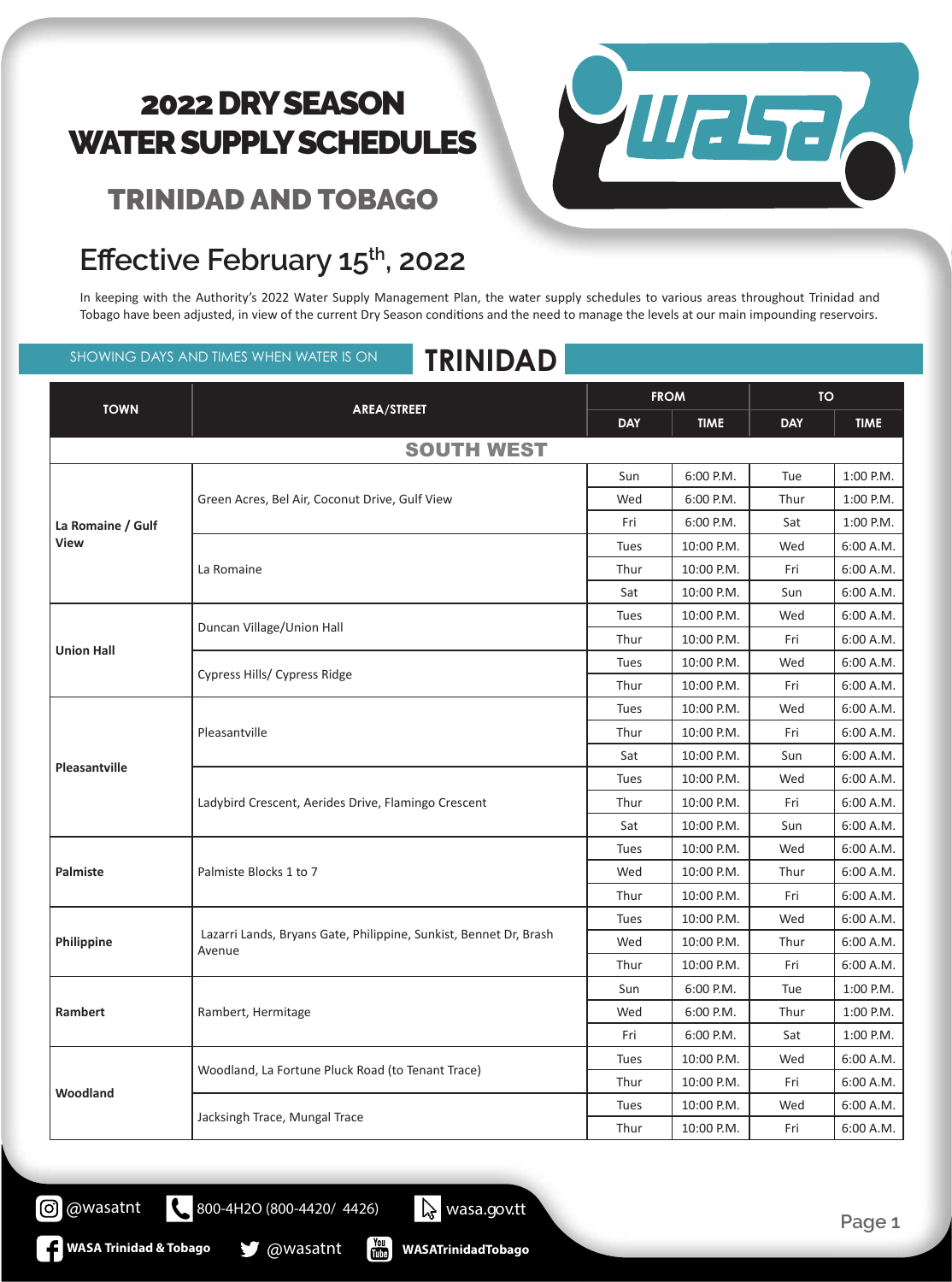VIIELTE

TRINIDAD AND TOBAGO

#### Effective February 15<sup>th</sup>, 2022

SHOWING DAYS AND TIMES WHEN WATER IS ON **TRINIDAD**

| <b>TOWN</b>                |                                                                                                                                                                              | <b>FROM</b>                         |                                 | <b>TO</b>                 |           |  |
|----------------------------|------------------------------------------------------------------------------------------------------------------------------------------------------------------------------|-------------------------------------|---------------------------------|---------------------------|-----------|--|
|                            | AREA/STREET                                                                                                                                                                  | <b>DAY</b>                          | <b>TIME</b>                     | <b>DAY</b><br><b>TIME</b> |           |  |
| <b>SOUTH WEST</b>          |                                                                                                                                                                              |                                     |                                 |                           |           |  |
| South Oropouche/<br>Avocat | South Oropouche, Avocat Village, Harris Village, St. Johns                                                                                                                   | Mon                                 | 10:00 P.M.                      | <b>Tues</b>               | 6:00 A.M. |  |
|                            |                                                                                                                                                                              | Wed                                 | 10:00 P.M.                      | Thur                      | 6:00 A.M. |  |
|                            |                                                                                                                                                                              | Fri                                 | 10:00 P.M.                      | Sat                       | 6:00 A.M. |  |
|                            | Mon<br>Otaheite, Dow Village, Rousillac, Chinese Village, Aripero<br>Wed<br>Fri                                                                                              |                                     | 10:00 P.M.                      | Tues                      | 6:00 A.M. |  |
| Otaheite/Rousillac         |                                                                                                                                                                              |                                     | 10:00 P.M.                      | Thur                      | 6:00 A.M. |  |
|                            |                                                                                                                                                                              | 10:00 P.M.                          | Sat                             | 6:00 A.M.                 |           |  |
|                            | 10:00 P.M.<br><b>Tues</b><br>Mon<br>Siparia Old Road from Fyzabad Road to Avocat Vedic<br>10:00 P.M.<br>Wed<br>Thur<br>10:00 P.M.<br>Fri<br>Sat<br>10:00 P.M.<br>Tues<br>Mon |                                     |                                 |                           | 6:00 A.M. |  |
|                            |                                                                                                                                                                              | 6:00 A.M.                           |                                 |                           |           |  |
|                            |                                                                                                                                                                              | 6:00 A.M.                           |                                 |                           |           |  |
| Fyzabad / Thicke           | Fyzabad Main Road (from Avocat Junction to Fyzabad)                                                                                                                          |                                     |                                 |                           | 6:00 A.M. |  |
| <b>Village</b>             |                                                                                                                                                                              | Wed                                 | 10:00 P.M.                      | Thur                      | 6:00 A.M. |  |
|                            |                                                                                                                                                                              | Fri                                 | 10:00 P.M.                      | Sat                       | 6:00 A.M. |  |
|                            | Fyzabad Guapo Road from Mulchan Trace to Fyzabad Junction                                                                                                                    | Tue                                 | 10:00 P.M.                      | Wed                       | 5:00 A.M. |  |
|                            | Siparia Old Road from Avocat Vedic to Robert Hill                                                                                                                            | Thu                                 | 10:00 P.M.                      | Fri                       | 5:00 A.M. |  |
| <b>Upper De Gannes</b>     | De Gannes Village, Alta Garcia Trace                                                                                                                                         | Rotating Schedule once every 9 days |                                 |                           |           |  |
| <b>Lower De Gannes</b>     | Lily Trace, Syne Trace, Gonzales Branch Trace                                                                                                                                | Rotating Schedule once every 9 days |                                 |                           |           |  |
| Siparia #1                 | S.S. Erin Road from Siparia to Quarry Settlement Road                                                                                                                        | Rotating Schedule once every 9 days |                                 |                           |           |  |
| San Francique              | Timital, San Francique Road (from Timital to Antilles Trace), Murray<br>Trace                                                                                                | Rotating Schedule once every 9 days |                                 |                           |           |  |
| <b>Robert Hill</b>         | <b>Robert Hill and Environs</b>                                                                                                                                              | Rotating Schedule once every 9 days |                                 |                           |           |  |
| Darsan Tr                  | Siparia Old Road, Darsan Trace, Villabrera                                                                                                                                   | Rotating Schedule once every 9 days |                                 |                           |           |  |
| La Brea Tr. Siparia        | La Brea Tr, Sudama Village, Sandpit, & Incinerator                                                                                                                           | Rotating Schedule 2 days per Week   |                                 |                           |           |  |
|                            | Vessigny/Union Village                                                                                                                                                       |                                     | Nightly, 10:00 P.M. - 5:00 A.M. |                           |           |  |
| La Brea                    | Bell View, Bassa Hill, Chin Fong Ali, Square Deal.                                                                                                                           |                                     | Nightly, 10:00 P.M. - 5:00 A.M. |                           |           |  |

**WASATrinidadTobago**

800-4H2O (800-4420/ 4426) wasa.gov.tt

 $\frac{\gamma_{\text{ou}}}{\text{int}}$ 

**WASA Trinidad & Tobago @wasatnt** 

@wasatnt

**Page 2**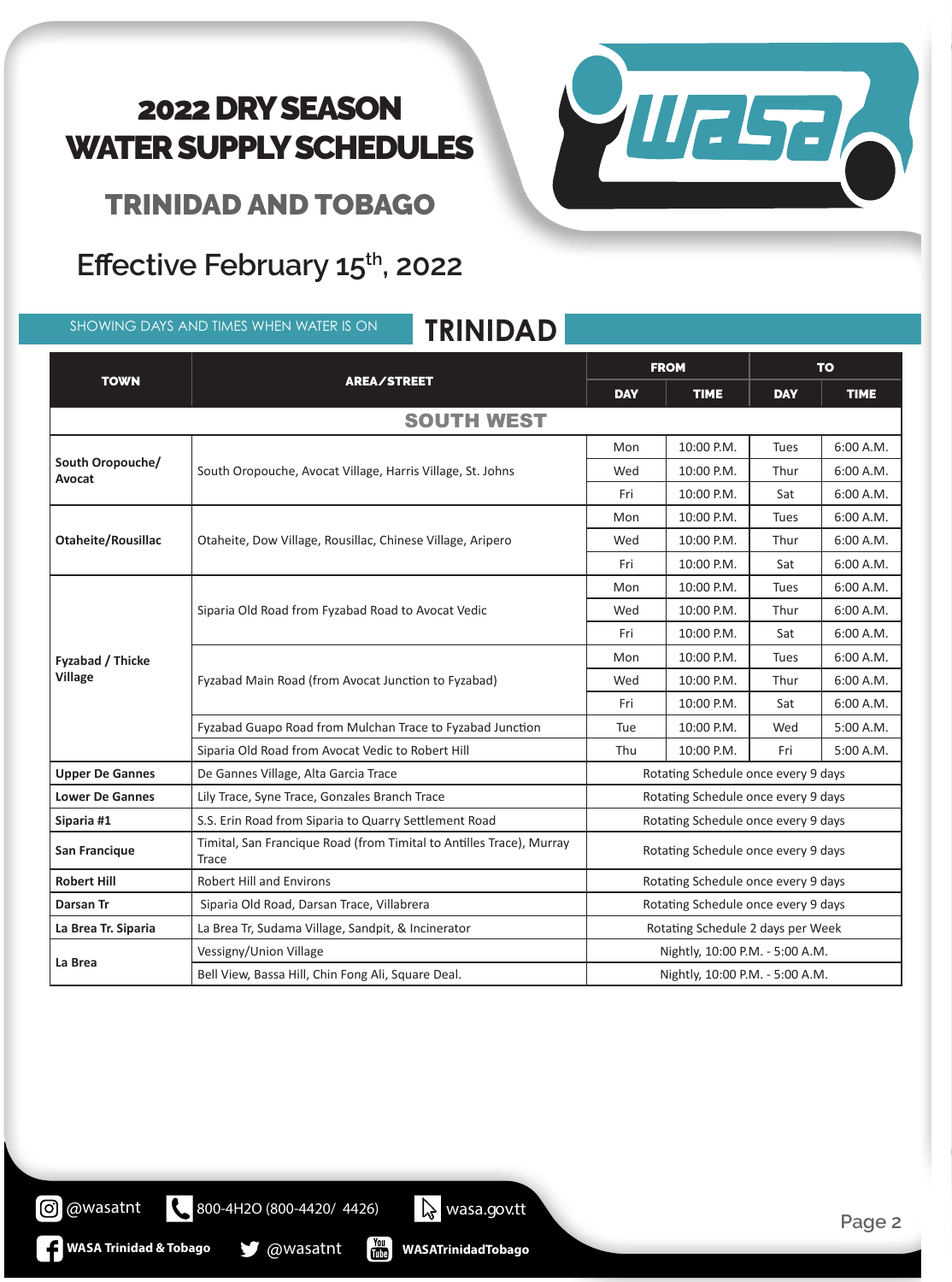TRINIDAD AND TOBAGO

# Effective February 15<sup>th</sup>, 2022

SHOWING DAYS AND TIMES WHEN WATER IS ON **TRINIDAD**



| <b>TOWN</b>                                                      |                                                                                                                                                                                     | <b>FROM</b>                             |             | <b>TO</b>                           |            |  |  |
|------------------------------------------------------------------|-------------------------------------------------------------------------------------------------------------------------------------------------------------------------------------|-----------------------------------------|-------------|-------------------------------------|------------|--|--|
|                                                                  | AREA/STREET                                                                                                                                                                         | <b>DAY</b><br><b>TIME</b><br><b>DAY</b> | <b>TIME</b> |                                     |            |  |  |
| <b>SOUTH WEST</b>                                                |                                                                                                                                                                                     |                                         |             |                                     |            |  |  |
|                                                                  | Erin to Rancho Quemado                                                                                                                                                              |                                         |             | Rotating Schedule once every 9 days |            |  |  |
|                                                                  | Sheila Lamorell                                                                                                                                                                     | Rotating Schedule once every 9 days     |             |                                     |            |  |  |
| Palo Seco/ Santa Flora                                           | Dickie Trace, No. 8 Road                                                                                                                                                            | Rotating Schedule once every 9 days     |             |                                     |            |  |  |
|                                                                  | Los Bajos, Bennett Village                                                                                                                                                          | Rotating Schedule once every 9 days     |             |                                     |            |  |  |
|                                                                  | Quarry Village, Santa Flora, Waddle Village, Alexander Village,<br><b>Agapito Trace</b>                                                                                             | Rotating Schedule once every 9 days     |             |                                     |            |  |  |
| Diamond/Esperance/                                               | Esperance, Diamond, Picton, Golconda                                                                                                                                                | Fri                                     | 10:00 P.M.  | Tue                                 | 6:00 A.M.  |  |  |
| Golconda                                                         | Ragoo Village, Wellington Road                                                                                                                                                      | Fri                                     | 10:00 P.M.  | Tue                                 | 6:00 A.M.  |  |  |
| Penal / Debe                                                     | S.S. Erin Road from Wellington Road to Laltoo Trace inclusive of all<br>side streets such as Lalbeharry Trace, Ramai Trace, Boodoo Trace,<br>Mohess Road, Suchit Trace, Gopie Trace | Tue                                     | 6:00 A.M.   | Fri                                 | 10:00 P.M. |  |  |
|                                                                  | Cuchawan Trace, Debe HDC Development                                                                                                                                                | Thur                                    | 10:00 P.M.  | Fri                                 | 6:00 A.M.  |  |  |
|                                                                  | Tin Pan Alley, Kanhai Trace, Congo Hill, Upper Papourie Rd, Rochard<br>Douglas                                                                                                      | Rotating Schedule once every 9 days     |             |                                     |            |  |  |
| <b>Barrackpore/ Rock Rd</b>                                      | Lower Barrackpore                                                                                                                                                                   | Fri                                     | 10:00 P.M.  | <b>Tues</b>                         | 6:00 A.M.  |  |  |
|                                                                  | Lower Rock Rd, Seemungal Trace, Mulchan Trace, Bunsee Trace                                                                                                                         | Rotating Schedule once every 9 days     |             |                                     |            |  |  |
|                                                                  | Upper Rock Rd, Platanite Trace, Satnarine Trace                                                                                                                                     | Rotating Schedule once every 9 days     |             |                                     |            |  |  |
|                                                                  | Friendship, Cottage Road, Papourie Road, New Colonial Road, GP<br>Road                                                                                                              | Nightly 10pm to 6am                     |             |                                     |            |  |  |
|                                                                  |                                                                                                                                                                                     | Sun                                     | 9:00 A.M.   | <b>Tues</b>                         | 5:00 A.M.  |  |  |
| <b>Cipero Road</b>                                               | <b>Borde Narve</b>                                                                                                                                                                  | Thur                                    | 9:00 A.M.   | Sun                                 | 5:00 A.M.  |  |  |
|                                                                  |                                                                                                                                                                                     | Tues                                    | 10:00 P.M.  | Wed                                 | 5:00 A.M.  |  |  |
|                                                                  | Sugar Road                                                                                                                                                                          | Wed                                     | 10:00 P.M.  | Thur                                | 5:00 A.M.  |  |  |
| Palmyra, Tarodale,<br>Reform, Manahambre,<br><b>St Madeleine</b> | Palmyra, Tarodale, Reform, Manahambre, St Madeliene                                                                                                                                 | Nightly 10:00 P.M. to 6:00 A.M.         |             |                                     |            |  |  |
| Cocoyea, Corinth,<br>Retrench                                    | Cocoyea, Corinth, Retrench                                                                                                                                                          | Nightly 10:00 P.M. to 6:00 A.M.         |             |                                     |            |  |  |

**O** @wasatnt

**WASA Trinidad & Tobago @wasatnt** 

**WASATrinidadTobago** 800-4H2O (800-4420/ 4426) wasa.gov.tt

 $\begin{bmatrix} \gamma_{01} \\ \gamma_{11} \\ \gamma_{21} \end{bmatrix}$ 

**Page 3**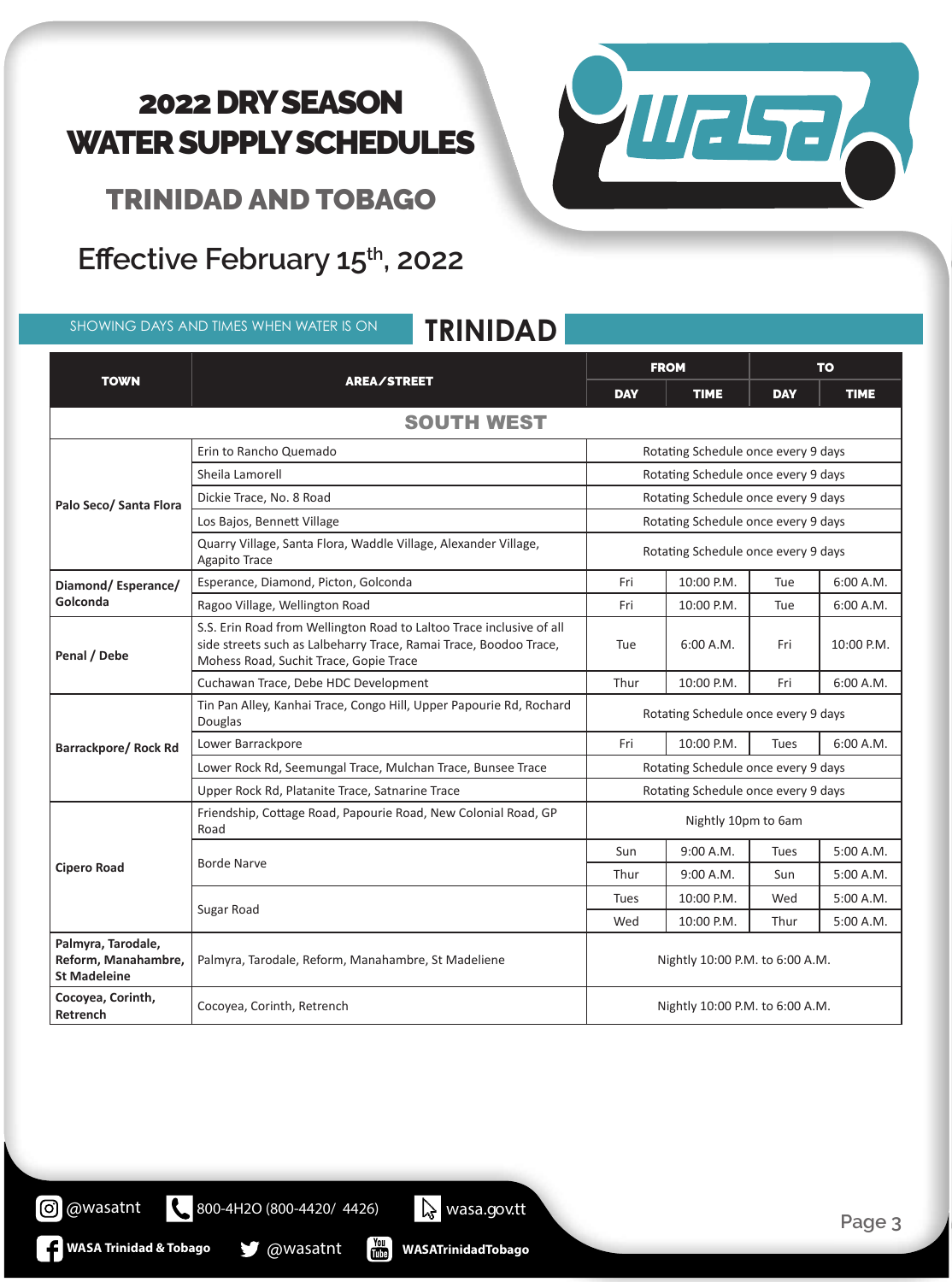**THELE** 

TRINIDAD AND TOBAGO

# Effective February 15<sup>th</sup>, 2022

SHOWING DAYS AND TIMES WHEN WATER IS ON **TRINIDAD**

| <b>TOWN</b>                                                      |                                                                                                  | <b>FROM</b>                     |             | <b>TO</b>  |             |  |  |
|------------------------------------------------------------------|--------------------------------------------------------------------------------------------------|---------------------------------|-------------|------------|-------------|--|--|
|                                                                  | AREA/STREET                                                                                      | <b>DAY</b>                      | <b>TIME</b> | <b>DAY</b> | <b>TIME</b> |  |  |
| <b>SOUTH WEST</b>                                                |                                                                                                  |                                 |             |            |             |  |  |
| Palmyra, Tarodale,<br>Reform, Manahambre,<br><b>St Madeleine</b> | Palmyra, Tarodale, Reform, Manahambre, St Madeliene                                              | Nightly 10:00 P.M. to 6:00 A.M. |             |            |             |  |  |
| Cocoyea, Corinth,<br>Retrench                                    | Cocoyea, Corinth, Retrench                                                                       | Nightly 10:00 P.M. to 6:00 A.M. |             |            |             |  |  |
|                                                                  | Upper Mary Street, George Street, Victoria Street, High Street, Upper<br>DeGannes.               | Sun                             | 9:00 A.M.   | Mon        | 5:00 A.M.   |  |  |
|                                                                  |                                                                                                  | Fri                             | 9:00 A.M.   | Sat        | 5:00 A.M.   |  |  |
|                                                                  | Mendez Village                                                                                   | Wed                             | 9:00 A.M.   | Thur       | 5:00 A.M.   |  |  |
| Siparia/Sennon<br><b>Village</b>                                 | Lower Mary Street, George Street, Victoria Street, Railway Road,<br>Sennon Village, Quinam Road. | Mon                             | 9:00 A.M.   | Tue        | 5:00 A.M.   |  |  |
|                                                                  |                                                                                                  | Thur                            | 9:00 A.M.   | Fri        | 5:00 A.M.   |  |  |
|                                                                  | Cora Road, Saney Trace, Prana Development                                                        | Sat                             | 9:00 A.M.   | Sun        | 5:00 A.M.   |  |  |
|                                                                  | Mendez Village, Kay Trace, Mendez Ext.                                                           | <b>Tue</b>                      | 9:00 A.M.   | Wed        | 5:00 A.M.   |  |  |
|                                                                  | Morne Diablo, Grants Trace                                                                       | Rotating schedule once per week |             |            |             |  |  |
| La Costena/Scotts                                                | Scotts Road High points, Isaac Trace                                                             | Rotating schedule once per week |             |            |             |  |  |
| Road                                                             | La Costena and Dil Mohammed                                                                      | Rotating once every 9 days      |             |            |             |  |  |
|                                                                  | Ramdeen Trace, Aquart Village                                                                    | Rotating once every 9 days      |             |            |             |  |  |
|                                                                  | Goodman Trace, Lachoos Road Lower                                                                | Rotating twice per week         |             |            |             |  |  |
| <b>Lachoos Road</b>                                              | Debedial Road, Solomon Knox                                                                      | Rotating twice per week         |             |            |             |  |  |
|                                                                  | Lachoos Road Upper                                                                               | Rotating once per week          |             |            |             |  |  |
| Penal                                                            | Sunrees Road, Murderer Hill, Azim Avenue                                                         | Rotating once every 9 days      |             |            |             |  |  |
|                                                                  | Along San Francique, Doorbassa Trace, Jokhan Trace, Bhimull Trace                                | Rotating once every 9 days      |             |            |             |  |  |
|                                                                  | Batchiya Branch Trace                                                                            | Rotating once every 9 days      |             |            |             |  |  |
|                                                                  | Katwaroo Trace, Patiram Trace, Ragoonanan Trace, Matura Trace,<br><b>Penal Quinam Trace</b>      | Rotating once every 9 days      |             |            |             |  |  |
|                                                                  | Along Rock Road up to 1-mile mark, Bobby Avenue, Fazal Avenue                                    | Rotating once every 9 days      |             |            |             |  |  |

**@** @wasatnt

**WASA Trinidad & Tobago @wasatnt** 

800-4H2O (800-4420/ 4426) Wasa.gov.tt

**WASATrinidadTobago**

 $\frac{You}{thtte}$ 

**Page 4**